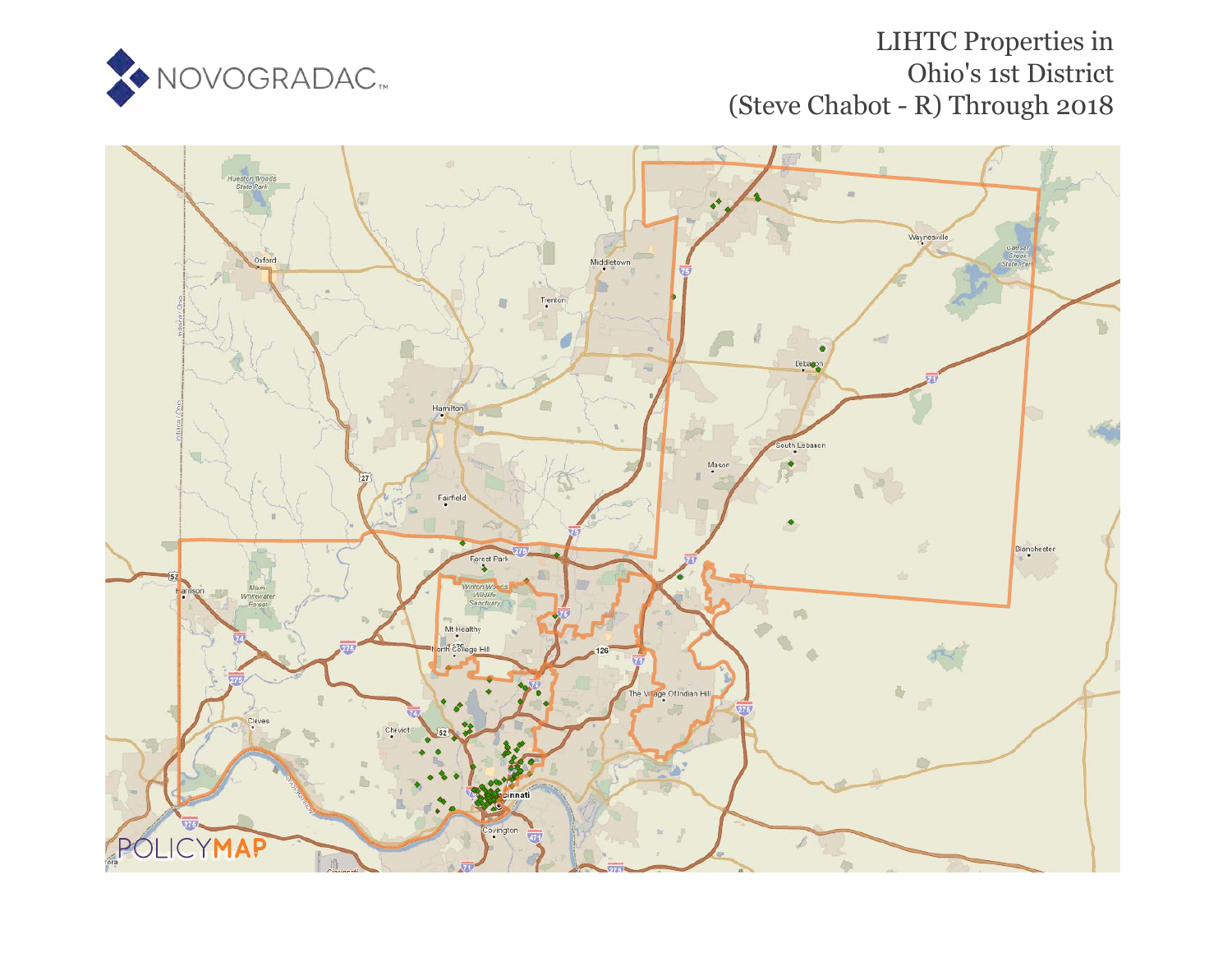| <b>Project Name</b>                                                 | <b>Address</b>                              | City              | <b>State</b> | <b>Zip Code</b> | <b>Nonprofit</b><br><b>Sponsor</b> | <b>Allocation</b><br>Year | <b>Annual</b><br><b>Allocated</b><br><b>Amount</b> | <b>Year PIS</b> | <b>Construction Type</b>           | <b>Total</b><br><b>Units</b> | Low<br><b>Income</b><br><b>Units</b> | <b>Rent or</b><br><b>Income</b><br><b>Ceiling</b> | <b>Credit %</b>                        | <b>Tax-Exempt</b><br><b>Bond</b> | <b>HUD Multi-Family</b><br>Financing/<br><b>Rental Assistance</b> |
|---------------------------------------------------------------------|---------------------------------------------|-------------------|--------------|-----------------|------------------------------------|---------------------------|----------------------------------------------------|-----------------|------------------------------------|------------------------------|--------------------------------------|---------------------------------------------------|----------------------------------------|----------------------------------|-------------------------------------------------------------------|
| 1324 WALNUT STREET 1324 WALNUT ST CINCINNATI                        |                                             |                   | OH           | 45202           | $\rm No$                           | 2002                      | \$34,492                                           | 2001            | Acquisition and Rehab 5            |                              | $5\phantom{.0}$                      | 60% AMGI                                          | Both 30%<br>and 70%<br>present value   | $\rm No$                         |                                                                   |
| FRANCISCAN HOMES IV 1202 SPRING ST CINCINNATI                       |                                             |                   | OH           | 45202           | Yes                                | 2001                      | \$260,886                                          | 2001            | Both New Construction<br>and $A/R$ | 35                           | $35\,$                               | 60% AMGI                                          | Both 30%<br>and 70%<br>present value   | No                               |                                                                   |
| <b>LINCOLN VIEW APTS</b>                                            | 1202 LINN ST                                | <b>CINCINNATI</b> | OH           | 45203           | Yes                                | 2002                      | \$335,834                                          | 2001            | New Construction                   | 54                           | 54                                   | 60% AMGI                                          | Not<br>Indicated                       |                                  |                                                                   |
| <b>LINNVIEW APTS</b>                                                | 747 CHESTNUT<br><b>ST</b>                   | <b>CINCINNATI</b> | OH           | 45203           | Yes                                | 2002                      | \$480,060                                          | 2001            | New Construction                   | 114                          | 56                                   | 60% AMGI                                          | Not<br>Indicated                       |                                  |                                                                   |
| CINCINNATI HOUSING 41 E MCMICKEN CINCINNATI<br>$\scriptstyle\rm II$ | AVE                                         |                   | OH           | 45202           | No                                 | 2003                      | \$0                                                | 2001            | Acquisition and Rehab 45           |                              | 45                                   | 60% AMGI                                          | Not<br>Indicated                       |                                  |                                                                   |
| STEWART MANOR                                                       | 2815<br><b>WOODBURN</b><br>AVE              | <b>CINCINNATI</b> | $\rm OH$     | 45206           | Yes                                | 1999                      | \$306,110                                          | 2001            | Acquisition and Rehab 62           |                              | 62                                   |                                                   | $70~\%$ present $~$ No value           |                                  |                                                                   |
| ALEXANDRA APTS                                                      | 921 WILLIAM<br>HOWARD TAFT CINCINNATI<br>RD |                   | OH           | 45206           | Yes                                | 2003                      | \$664,622                                          | 2002            | Acquisition and Rehab 83           |                              | 83                                   | 60% AMGI                                          | Both 30%<br>and 70%<br>present value   |                                  |                                                                   |
| LAUREL HOMES PHASE                                                  | 569 BETTON ST CINCINNATI                    |                   | $\rm OH$     | 45214           | Yes                                | 2003                      | \$660,139                                          | 2002            | New Construction                   | 148                          | 74                                   | 60% AMGI                                          | Both 30%<br>and 70%<br>present value   |                                  |                                                                   |
| LINCOLN COURT<br><b>FAMILY PHASE III</b>                            | 1202 LINN ST                                | <b>CINCINNATI</b> | OH           | 45203           | Yes                                | 2003                      | \$310,000                                          | 2002            | New Construction                   | 58                           | 40                                   | 60% AMGI                                          | Both 30%<br>and 70%<br>present value   | No                               |                                                                   |
| ${\rm ST}$ ANTHONY VILLAGE                                          | 1631 REPUBLIC<br>ST                         | <b>CINCINNATI</b> | OH           | 45202           | Yes                                | 2003                      | \$193,255                                          | 2002            | Both New Construction<br>and $A/R$ | 22                           | 17                                   | 60% AMGI                                          | Both 30%<br>and 70%<br>present value   |                                  |                                                                   |
| <b>TERRI MANOR</b>                                                  | 2127 STORRS ST CINCINNATI                   |                   | OH           | 45204           | Yes                                | 2004                      | \$655,165                                          | 2002            | Acquisition and Rehab 81           |                              | 81                                   | 60% AMGI                                          | $30$ % present $\,$ No $\,$<br>value   |                                  |                                                                   |
| <b>ASHWOOD APTS</b>                                                 | 1719 CASEY DR CINCINNATI                    |                   | OH           | 45223           | No                                 | 2004                      | \$167,575                                          | 2003            | Acquisition and Rehab 152          |                              | 152                                  |                                                   | $30$ % present $\,$ $\rm Yes$<br>value |                                  |                                                                   |
| GLEN MEADOWS APTS GLENMEADOWS CINCINNATI                            | 7076<br>LN                                  |                   | OH           | 45237           | No                                 | 2003                      | \$219,785                                          | 2003            | Acquisition and Rehab 264          |                              | 264                                  | 60% AMGI                                          | $30~\%$ present $\,$ Yes value         |                                  |                                                                   |

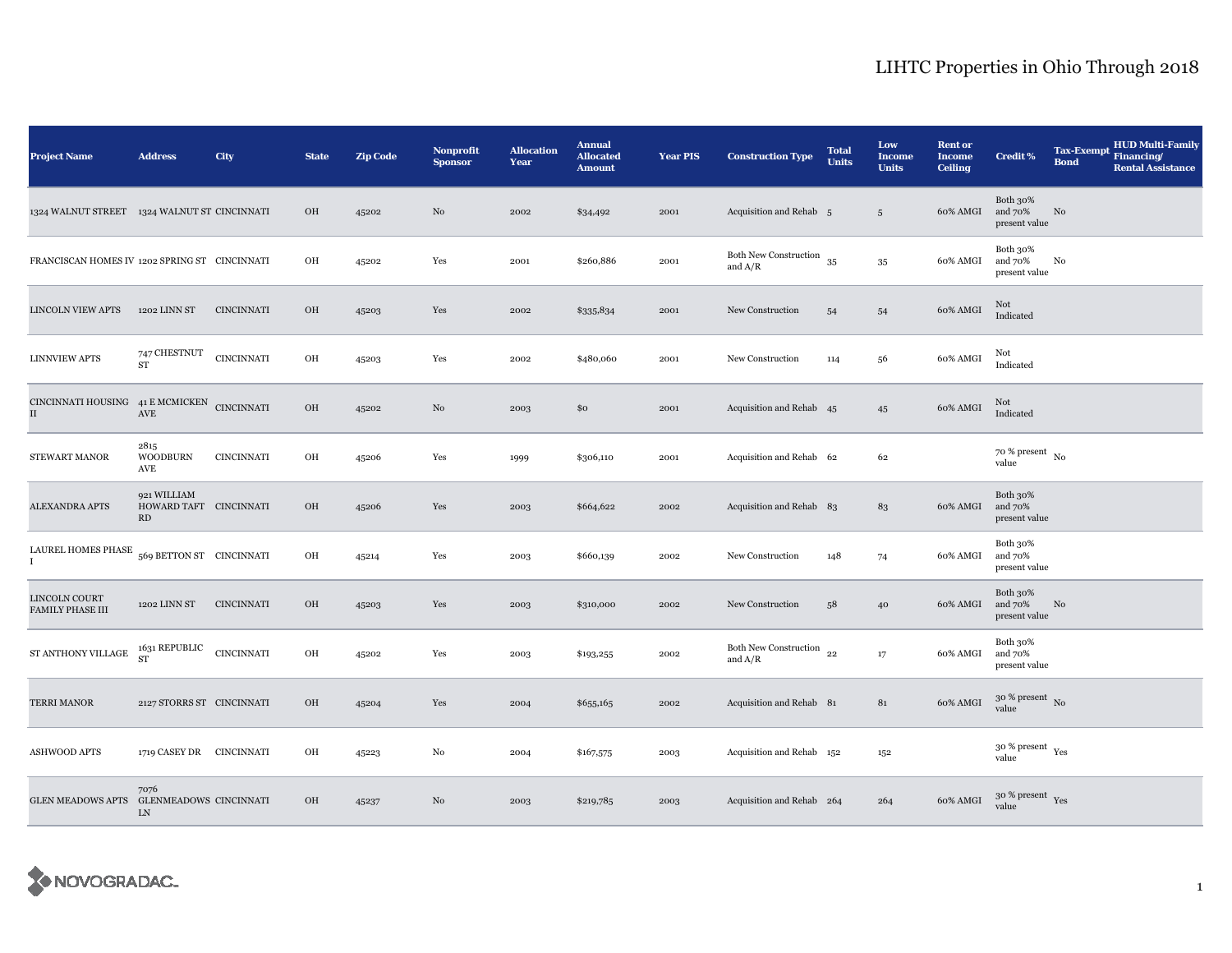| <b>Project Name</b>                                                                                                                               | <b>Address</b>                                            | City                                        | <b>State</b> | <b>Zip Code</b> | Nonprofit<br><b>Sponsor</b> | <b>Allocation</b><br>Year | <b>Annual</b><br><b>Allocated</b><br><b>Amount</b> | <b>Year PIS</b> | <b>Construction Type</b>  | <b>Total</b><br><b>Units</b> | Low<br><b>Income</b><br><b>Units</b> | <b>Rent or</b><br><b>Income</b><br><b>Ceiling</b> | <b>Credit %</b>                        | <b>Tax-Exempt</b><br><b>Bond</b> | <b>HUD Multi-Family</b><br>Financing/<br><b>Rental Assistance</b> |
|---------------------------------------------------------------------------------------------------------------------------------------------------|-----------------------------------------------------------|---------------------------------------------|--------------|-----------------|-----------------------------|---------------------------|----------------------------------------------------|-----------------|---------------------------|------------------------------|--------------------------------------|---------------------------------------------------|----------------------------------------|----------------------------------|-------------------------------------------------------------------|
| LAUREL HOMES PHASE $_{\rm 1202}$ LINN ST<br>$\scriptstyle\rm II$                                                                                  |                                                           | <b>CINCINNATI</b>                           | OH           | 45203           | Yes                         | 2004                      | \$333,859                                          | 2003            | New Construction          | 56                           | $37\,$                               | 60% AMGI                                          | $70\,\%$ present $\,$ No $\,$<br>value |                                  |                                                                   |
| <b>LINCOLN COURT IV</b><br><b>FAMILY</b>                                                                                                          | 1202 LINN ST                                              | <b>CINCINNATI</b>                           | OH           | 45203           | Yes                         | 2004                      | \$566,670                                          | 2003            | New Construction          | 91                           | 63                                   | 60% AMGI                                          | $70~\%$ present $~$ No value           |                                  |                                                                   |
| $\begin{array}{lll} \text {SYCAMORE HILL APTS} & \begin{array}{l} \text {1725 SYCAMORE} \end{array} & \text {CINCINNATT} \end{array} \end{array}$ |                                                           |                                             | OH           | 45202           | Yes                         | 2004                      | \$199,292                                          | 2003            | Acquisition and Rehab 18  |                              | $^{\rm 18}$                          |                                                   | Both 30%<br>and 70%<br>present value   | No                               |                                                                   |
| VINE STREET<br>COMMUNITY PROJECT ST                                                                                                               | 1501 REPUBLIC                                             | <b>CINCINNATI</b>                           | OH           | 45202           | Yes                         | 2004                      | \$0                                                | 2003            | Acquisition and Rehab 25  |                              | 25                                   | 60% AMGI                                          | Both 30%<br>and 70%<br>present value   |                                  |                                                                   |
| <b>AUTUMN WOODS</b>                                                                                                                               | $\,$ 2320 WYOMING $\,$ CINCINNATI<br>$\operatorname{AVE}$ |                                             | OH           | 45214           | $\rm No$                    | 2002                      | \$375,777                                          | 2004            | Acquisition and Rehab 255 |                              | 255                                  |                                                   | 30 % present<br>value                  |                                  |                                                                   |
| COMMUNITY MANOR                                                                                                                                   | 1322 REPUBLIC CINCINNATI ST                               |                                             | OH           | 45202           | No                          | 2005                      | \$173,722                                          | 2004            | Acquisition and Rehab 24  |                              | 19                                   | 60% AMGI                                          | Both 30%<br>and 70%<br>present value   | No                               |                                                                   |
| <b>LAUREL HOMES IV</b>                                                                                                                            | 512 DERRICK<br>TURNBOW AVE                                | CINCINNATI                                  | OH           | 45214           | Yes                         | 2005                      | \$0                                                | 2004            | New Construction          | 59                           | 35                                   | 60% AMGI                                          | Both 30%<br>and 70%<br>present value   |                                  |                                                                   |
| LEBANON COMMONS<br>APTS                                                                                                                           | $343$ COLUMBUS $\quad$ LEBANON<br>$\operatorname{AVE}$    |                                             | OH           | 45036           | Yes                         | 2005                      | \$83,332                                           | 2004            | Acquisition and Rehab 20  |                              | 20                                   | 50% AMGI                                          | Both 30%<br>and 70%<br>present value   | No                               |                                                                   |
| OTR REVITALIZATION 1613 RACE ST                                                                                                                   |                                                           | <b>CINCINNATI</b>                           | OH           | 45202           | Yes                         | 2006                      | \$754,292                                          | 2004            | Acquisition and Rehab 94  |                              | 94                                   | 60% AMGI                                          | Both 30%<br>and 70%<br>present value   | No                               |                                                                   |
| <b>CEDARS AT RIVER</b><br><b>BEND</b>                                                                                                             | DR                                                        | $4885$ CROSS KEY $\,$ SOUTH LEBANON $\,$ OH |              | 45065           | No                          | 2007                      | \$0                                                | 2005            | New Construction          | 176                          | 176                                  |                                                   | 30 % present<br>value                  |                                  |                                                                   |
| <b>COMMUNITY VIEWS</b>                                                                                                                            | 232 E CLIFTON<br>AVE                                      | <b>CINCINNATI</b>                           | OH           | 45202           | Yes                         | 2007                      | \$0                                                | 2005            | Acquisition and Rehab 10  |                              | 10                                   | 60% AMGI                                          | Both 30%<br>and 70%<br>present value   |                                  |                                                                   |
| <b>ROBIN SPRINGS</b>                                                                                                                              | 6930 MOUNT<br>VERNON ST                                   | <b>MIDDLETOWN</b>                           | $_{\rm OH}$  | 45044           | No                          | 2006                      | \$330,624                                          | 2005            | Acquisition and Rehab 120 |                              | 119                                  | 60% AMGI                                          | 30 % present<br>value                  |                                  |                                                                   |
| WASHINGTON PARK<br><b>ESTATES</b>                                                                                                                 | 31 W 13TH ST                                              | <b>CINCINNATI</b>                           | OH           | 45202           | Yes                         | 2006                      | \$419,194                                          | 2005            | Acquisition and Rehab 37  |                              | 37                                   | 60% AMGI                                          | Both 30%<br>and 70%<br>present value   |                                  |                                                                   |

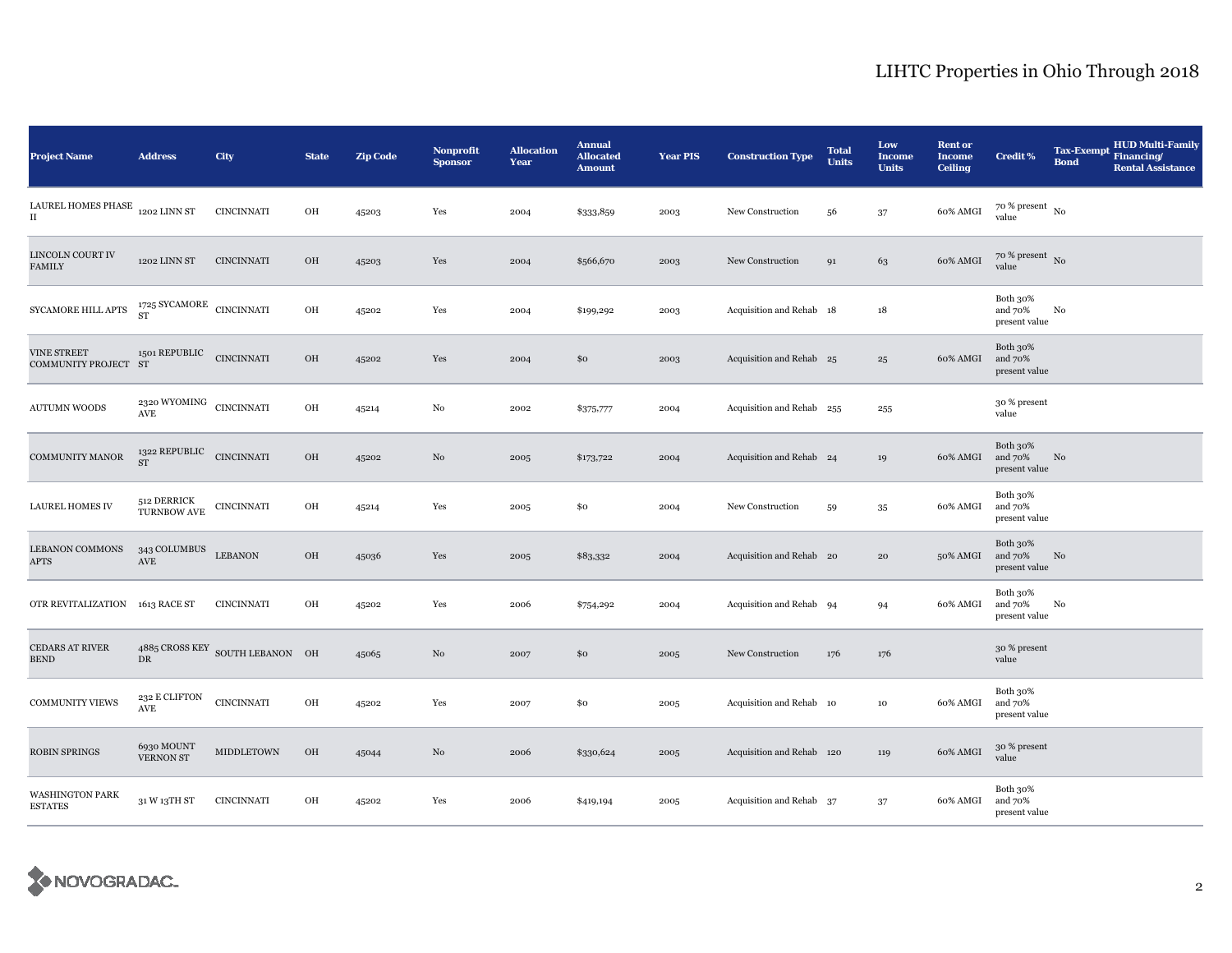| <b>Project Name</b>                      | <b>Address</b>                                                                                                                                                                                                                                                                   | City              | <b>State</b> | <b>Zip Code</b> | <b>Nonprofit</b><br><b>Sponsor</b> | <b>Allocation</b><br>Year | <b>Annual</b><br><b>Allocated</b><br><b>Amount</b> | <b>Year PIS</b> | <b>Construction Type</b>  | <b>Total</b><br><b>Units</b> | Low<br><b>Income</b><br><b>Units</b> | <b>Rent or</b><br>Income<br><b>Ceiling</b> | <b>Credit %</b>                      | <b>Tax-Exempt</b><br><b>Bond</b> | HUD Multi-Family<br>Financing/<br><b>Rental Assistance</b> |
|------------------------------------------|----------------------------------------------------------------------------------------------------------------------------------------------------------------------------------------------------------------------------------------------------------------------------------|-------------------|--------------|-----------------|------------------------------------|---------------------------|----------------------------------------------------|-----------------|---------------------------|------------------------------|--------------------------------------|--------------------------------------------|--------------------------------------|----------------------------------|------------------------------------------------------------|
| <b>WESLEY ESTATES</b>                    | $70$ E MCMICKEN $\,$ CINCINNATI<br>$\operatorname{AVE}$                                                                                                                                                                                                                          |                   | $_{\rm OH}$  | 45202           | Yes                                | 2006                      | \$293,499                                          | 2005            | Acquisition and Rehab 29  |                              | 29                                   | 60% AMGI                                   | Both 30%<br>and 70%<br>present value |                                  |                                                            |
| <b>BAYMILLER ESTATES</b>                 | 2258 VINE ST                                                                                                                                                                                                                                                                     | <b>CINCINNATI</b> | OH           | 45219           | Yes                                | 2007                      | \$338,019                                          | 2006            | Acquisition and Rehab 31  |                              | $3^{\rm 1}$                          | 60% AMGI                                   | Both 30%<br>and 70%<br>present value | No                               |                                                            |
| <b>FAIRVIEW ESTATES</b>                  | 1560 TREMONT<br><b>ST</b>                                                                                                                                                                                                                                                        | <b>CINCINNATI</b> | $_{\rm OH}$  | 45214           | Yes                                | 2006                      | \$304,819                                          | 2006            | Acquisition and Rehab 28  |                              | ${\bf 28}$                           | 60% AMGI                                   | Both 30%<br>and 70%<br>present value | No                               |                                                            |
| FHD HOLDINGS                             | 1301 MAIN ST                                                                                                                                                                                                                                                                     | <b>CINCINNATI</b> | OH           | 45202           |                                    | 2007                      | \$0                                                | 2006            | Not Indicated             | 70                           | 70                                   | 60% AMGI                                   | 30 % present<br>value                |                                  |                                                            |
| LAUREL HOMES V                           | 738 DAVID ST                                                                                                                                                                                                                                                                     | <b>CINCINNATI</b> | OH           | 45214           | Yes                                | 2007                      | \$0                                                | 2006            | New Construction          | 106                          | 53                                   | 60% AMGI                                   | Both 30%<br>and 70%<br>present value |                                  |                                                            |
| PENDLETON ESTATES                        | 523 DANDRIDGE $\,$ CINCINNATI ST                                                                                                                                                                                                                                                 |                   | $\rm OH$     | 45202           | Yes                                | 2007                      | \$413,159                                          | 2006            | Acquisition and Rehab 42  |                              | 42                                   | 60% AMGI                                   | Both 30%<br>and 70%<br>present value |                                  |                                                            |
| <b>BOOTH RESIDENCE</b>                   | $\fbox{\parbox{1.5cm} {\begin{tabular}{cc} 6000 & 0.000 & 0.000 & 0.000 & 0.000 & 0.000 & 0.000 & 0.000 & 0.000 & 0.000 & 0.000 & 0.000 & 0.000 & 0.000 & 0.000 & 0.000 & 0.000 & 0.000 & 0.000 & 0.000 & 0.000 & 0.000 & 0.000 & 0.000 & 0.000 & 0.000 & 0.000 & 0.000 & 0.000$ |                   | OH           | 45224           |                                    | 2008                      | \$0                                                | 2007            | Acquisition and Rehab 150 |                              | 148                                  | 60% AMGI                                   | $30~\%$ present $\,$ Yes value       |                                  |                                                            |
| FRANKLIN WOODS                           | 944 FRANKLIN<br><b>COMMONS CIR</b>                                                                                                                                                                                                                                               | FRANKLIN          | OH           | 45005           |                                    | 2009                      | \$0                                                | 2007            | Acquisition and Rehab 114 |                              | 114                                  | 60% AMGI                                   | 30 % present<br>value                |                                  |                                                            |
| <b>GATEWAY PLAZA</b>                     | 416 W NINTH ST CINCINNATI                                                                                                                                                                                                                                                        |                   | $_{\rm OH}$  | 45203           | No                                 | 2009                      | \$0                                                | 2007            | Acquisition and Rehab 348 |                              | 347                                  | 60% AMGI                                   | $30~\%$ present $\,$ Yes value       |                                  |                                                            |
| <b>HICKORY WOODS</b><br><b>TOWNHOMES</b> | $4833\,\mbox{HAMILTON}$ CINCINNATI<br><b>AVE</b>                                                                                                                                                                                                                                 |                   | OH           | 45223           |                                    | 2008                      | \$0                                                | 2007            | Acquisition and Rehab 47  |                              | 47                                   | 60% AMGI                                   | 30 % present<br>value                |                                  |                                                            |
| <b>MAGNOLIA HEIGHTS</b>                  | 1812 LINN ST                                                                                                                                                                                                                                                                     | <b>CINCINNATI</b> | OH           | 45214           |                                    | 2009                      | \$100,000                                          | 2007            | Acquisition and Rehab 98  |                              | 98                                   | 60% AMGI                                   | Both 30%<br>and 70%<br>present value |                                  |                                                            |
| ROLLING RIDGE APTS                       | $3986\,{\it YEARLING} \quad {\it CINCINNATI} \,$ CINCINNATI                                                                                                                                                                                                                      |                   | OH           | 45211           |                                    | 2008                      | \$0                                                | 2007            | Acquisition and Rehab 50  |                              | $50\,$                               | 60% AMGI                                   | $30~\%$ present $\,$ Yes value       |                                  |                                                            |
| SAVANNAH GARDEN<br><b>APTS</b>           | 1910A<br>SAVANNAH WAY $\,$ CINCINNATI                                                                                                                                                                                                                                            |                   | OH           | 45224           |                                    | 2008                      | \$0                                                | 2007            | Acquisition and Rehab 120 |                              | 120                                  | 60% AMGI                                   | 30 % present<br>value                |                                  |                                                            |

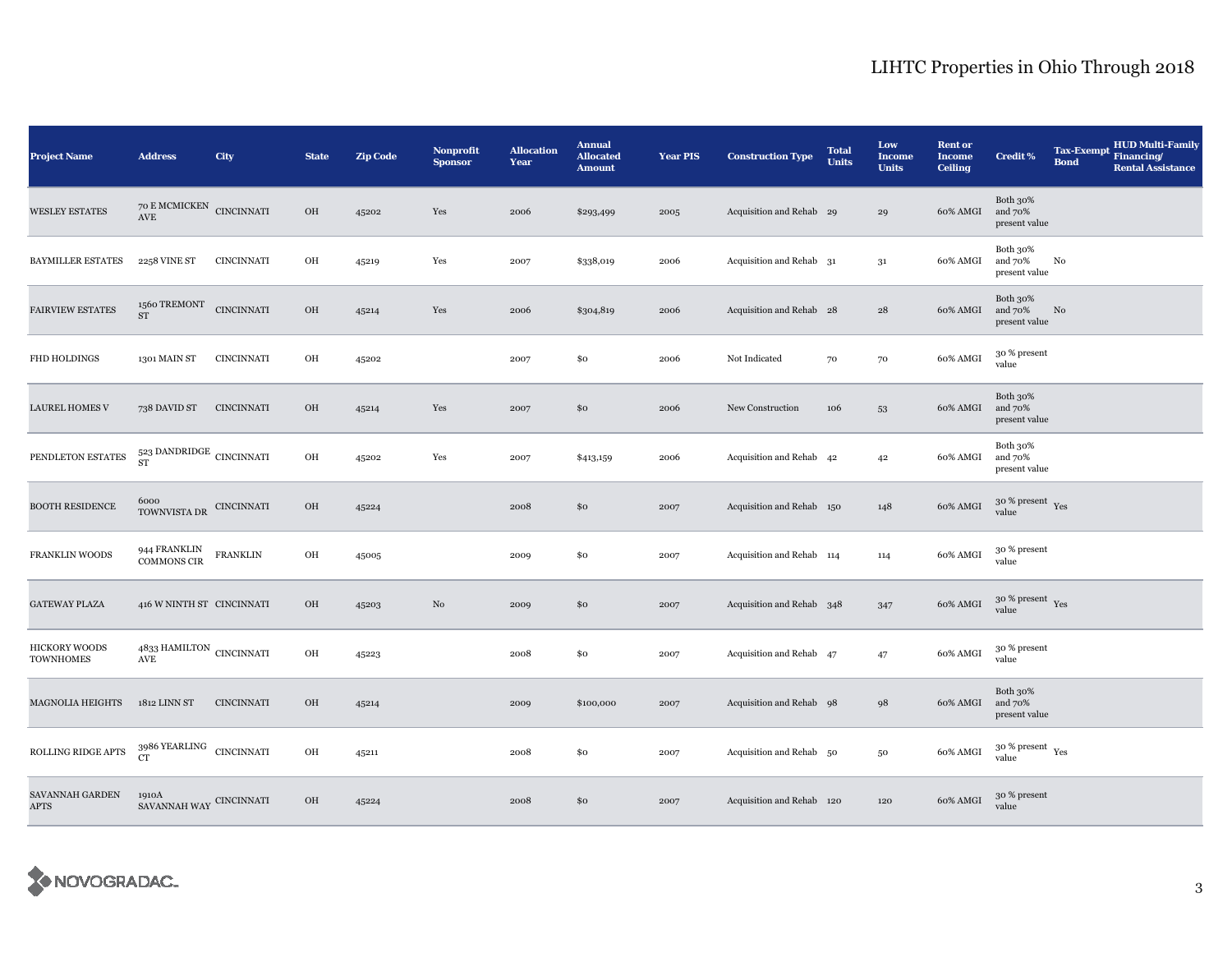| <b>Project Name</b>                        | <b>Address</b>                      | City              | <b>State</b> | <b>Zip Code</b> | <b>Nonprofit</b><br><b>Sponsor</b> | <b>Allocation</b><br>Year | <b>Annual</b><br><b>Allocated</b><br><b>Amount</b> | <b>Year PIS</b> | <b>Construction Type</b>  | <b>Total</b><br><b>Units</b> | Low<br><b>Income</b><br><b>Units</b> | <b>Rent or</b><br><b>Income</b><br><b>Ceiling</b> | <b>Credit %</b>                        | <b>Tax-Exempt</b><br><b>Bond</b> | <b>HUD Multi-Family</b><br>Financing/<br><b>Rental Assistance</b> |
|--------------------------------------------|-------------------------------------|-------------------|--------------|-----------------|------------------------------------|---------------------------|----------------------------------------------------|-----------------|---------------------------|------------------------------|--------------------------------------|---------------------------------------------------|----------------------------------------|----------------------------------|-------------------------------------------------------------------|
| SPRINGDALE SENIOR                          | 11111<br>SPRINGFIELD<br>PIKE        | SPRINGDALE        | OH           | 45246           | Yes                                | 2008                      | \$0                                                | 2007            | New Construction          | 100                          | 98                                   | 60% AMGI                                          | Both 30%<br>and 70%<br>present value   |                                  |                                                                   |
| NAVARRE GARRONE                            | 2663 GILBERT<br>AVE                 | <b>CINCINNATI</b> | $_{\rm OH}$  | 45206           |                                    | 2010                      | \$74,999                                           | 2008            | Acquisition and Rehab 62  |                              | 62                                   | 60% AMGI                                          | Both 30%<br>and 70%<br>present value   |                                  |                                                                   |
| WALNUT HILLS APTS                          | 861 BEECHER ST CINCINNATI           |                   | OH           | 45206           |                                    | 2007                      | \$86,985                                           | 2008            | Acquisition and Rehab 199 |                              | 198                                  |                                                   | Not<br>Indicated                       |                                  |                                                                   |
| <b>HARKAVY HALL</b>                        | 24 W 12TH ST                        | <b>CINCINNATI</b> | OH           | 45202           |                                    | 2010                      | \$30,759                                           | 2009            | Acquisition and Rehab 30  |                              | $30\,$                               |                                                   | 70 % present<br>value                  |                                  |                                                                   |
| <b>BURNET PLACE</b>                        | 3642 ALASKA<br>$\operatorname{AVE}$ | <b>CINCINNATI</b> | OH           | 45229           | Yes                                | 2011                      | \$0                                                | 2009            | Acquisition and Rehab 62  |                              | 62                                   | 60% AMGI                                          | Both 30%<br>and 70%<br>present value   |                                  |                                                                   |
| <b>FOREST SQUARE</b><br><b>SENIOR APTS</b> | 3511 HARVEY<br>$\operatorname{AVE}$ | <b>CINCINNATI</b> | $\rm OH$     | 45229           |                                    | 2011                      | \$0                                                | 2010            | New Construction          | $\bf{21}$                    | $\bf{21}$                            | 60% AMGI                                          | Both 30%<br>and 70%<br>present value   |                                  |                                                                   |
| VILLAS OF THE VALLEY                       | 2170 GILBERT<br>AVE                 | <b>CINCINNATI</b> | OH           | 45206           |                                    | 2011                      | \$0                                                | 2010            | New Construction          | 42                           | 42                                   | 60% AMGI                                          | Both 30%<br>and 70%<br>present value   |                                  |                                                                   |
| <b>IMPERIAL POINTE,</b><br>PHASE V         | IMPERIAL<br>POINTE LN               | NICHOLASVILLE KY  |              | 45249           | $\rm No$                           | 1994                      | \$0                                                | 1996            | Acquisition and Rehab 24  |                              | 24                                   | 50% AMGI                                          | $70\,\%$ present $\,$ No value         |                                  | No                                                                |
| <b>IMPERIAL POINTE,</b><br>PHASE IV        | <b>IMPERIAL</b><br>POINTE LN.       | NICHOLASVILLE KY  |              | 45249           | No                                 | 1994                      | \$0                                                | 1996            | Acquisition and Rehab 24  |                              | 24                                   | 50% AMGI                                          | $70~\%$ present $~$ No value           |                                  | $\rm No$                                                          |
| <b>IMPERIAL POINTE,</b><br>PHASE III       | <b>IMPERIAL</b><br>POINTE LN.       | NICHOLASVILLE KY  |              | 45249           | $\rm No$                           | 1994                      | \$0                                                | 1996            | Acquisition and Rehab 24  |                              | 24                                   | 50% AMGI                                          | $70~\%$ present $~$ No value           |                                  | $_{\rm No}$                                                       |
| <b>IMPERIAL POINTE,</b><br>PHASE II        | IMPERIAL<br>POINTE LN.              | NICHOLASVILLE     | KY           | 45249           | No                                 | 1994                      | \$0                                                | 1996            | Acquisition and Rehab 24  |                              | 24                                   | 50% AMGI                                          | $70$ % present $_{\, \rm No}$<br>value |                                  | No                                                                |
| NORTH RHINE<br>NETWORK PROJECT             | 128 FINDLAY ST CINCINNATI           |                   | OH           | 45202           | Yes                                | 1989                      | \$0                                                | 1990            | Acquisition and Rehab 52  |                              | $5^{\rm 2}$                          |                                                   | Both 30%<br>and 70%<br>present value   | No                               |                                                                   |
| 10 E 15TH ST                               | 10 E 15TH ST                        | <b>CINCINNATI</b> | OH           | 45202           | No                                 | 1990                      | \$0                                                | 1991            | Acquisition and Rehab 17  |                              | 17                                   |                                                   | $70~\%$ present $~$ No value           |                                  |                                                                   |

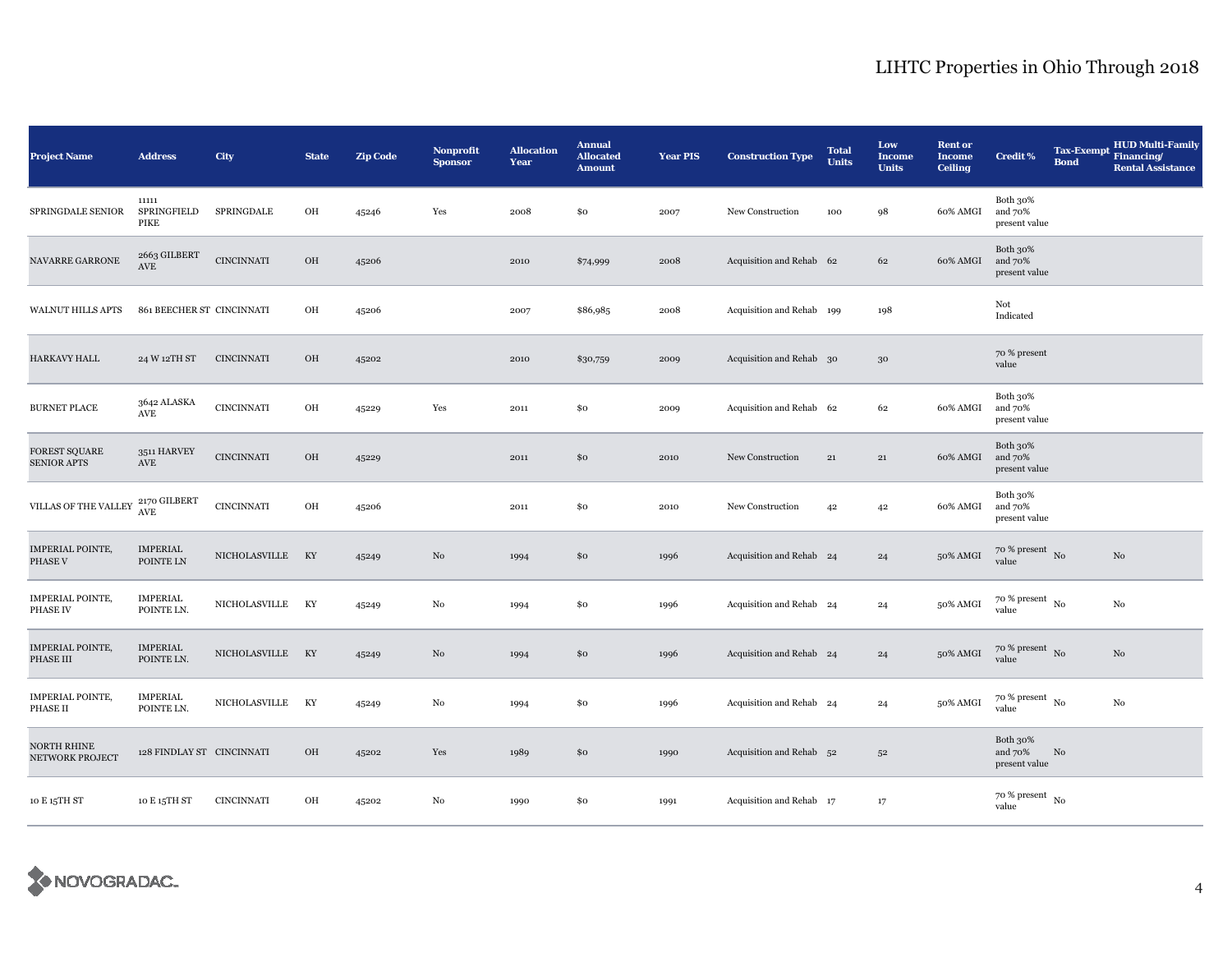| <b>Project Name</b>                             | <b>Address</b>                                             | City              | <b>State</b> | <b>Zip Code</b> | Nonprofit<br><b>Sponsor</b> | <b>Allocation</b><br>Year | <b>Annual</b><br><b>Allocated</b><br><b>Amount</b> | <b>Year PIS</b> | <b>Construction Type</b>  | <b>Total</b><br><b>Units</b> | Low<br><b>Income</b><br><b>Units</b> | <b>Rent or</b><br><b>Income</b><br><b>Ceiling</b> | <b>Credit %</b>                        | <b>Tax-Exempt</b><br><b>Bond</b> | <b>HUD Multi-Family</b><br>Financing/<br><b>Rental Assistance</b> |
|-------------------------------------------------|------------------------------------------------------------|-------------------|--------------|-----------------|-----------------------------|---------------------------|----------------------------------------------------|-----------------|---------------------------|------------------------------|--------------------------------------|---------------------------------------------------|----------------------------------------|----------------------------------|-------------------------------------------------------------------|
| 509 E 13TH ST                                   | 509 E 13TH ST                                              | <b>CINCINNATI</b> | OH           | 45202           | Yes                         | 1991                      | \$0                                                | 1991            | Acquisition and Rehab 7   |                              | $7\phantom{.0}$                      |                                                   | Both 30%<br>and 70%<br>present value   | No                               |                                                                   |
| <b>DANA APTS</b><br>(CINCINNATI)                | 917 DANA AVE                                               | CINCINNATI        | OH           | 45229           | No                          | 1991                      | \$100,878                                          | 1991            | Acquisition and Rehab 44  |                              | 44                                   |                                                   | $70$ % present $_{\, \rm No}$<br>value |                                  |                                                                   |
| NORTH RHINE II                                  | 216 E CLIFTON<br>$\operatorname{AVE}$                      | <b>CINCINNATI</b> | OH           | 45202           | Yes                         | 1990                      | \$0                                                | 1991            | Acquisition and Rehab 52  |                              | $5^{\rm 2}$                          |                                                   | Both 30%<br>and 70%<br>present value   | No                               |                                                                   |
| <b>NORTHSIDE</b><br><b>ENTERPRISE</b>           | $4033\,\mbox{HAMILTON}$ CINCINNATI<br>$\operatorname{AVE}$ |                   | OH           | 45223           | No                          | 1991                      | \$0                                                | 1991            | Acquisition and Rehab 2   |                              | $\overline{2}$                       |                                                   | $70$ % present $_{\, \rm No}$<br>value |                                  |                                                                   |
| POINT BUILDING                                  | 3301<br>MONTGOMERY CINCINNATI<br>RD                        |                   | OH           | 45207           | $\rm No$                    | 1989                      | \$0                                                | 1991            | Acquisition and Rehab 11  |                              | $11\,$                               |                                                   | $70$ % present $\,$ No $\,$<br>value   |                                  |                                                                   |
| WALNUT STREET APTS 1342 WALNUT ST CINCINNATI    |                                                            |                   | OH           | 45202           | No                          | 1991                      | \$0                                                | 1991            | Acquisition and Rehab 8   |                              | 6                                    |                                                   | Both 30%<br>and 70%<br>present value   | No                               |                                                                   |
| CHITWOOD MANOR                                  | $273\,\mathrm{W}$ MCMICKEN AVE CINCINNATI                  |                   | $OH$         | 45214           | No                          | 1992                      | \$0                                                | 1992            | Acquisition and Rehab 18  |                              | 18                                   |                                                   | Both 30%<br>and 70%<br>present value   | No                               |                                                                   |
| <b>DUNLAP MANOR</b>                             | 2027 DUNLAP ST CINCINNATI                                  |                   | OH           | 45214           | No                          | 1992                      | \$0                                                | 1992            | Acquisition and Rehab 6   |                              | 6                                    |                                                   | Both 30%<br>and 70%<br>present value   | $\rm No$                         |                                                                   |
| <b>ELBERON GARDEN</b><br>APTS                   | 529 ELBERON<br>$\operatorname{AVE}$                        | <b>CINCINNATI</b> | OH           | 45205           | $\rm No$                    | 1991                      | \$0                                                | 1992            | Acquisition and Rehab 66  |                              | 66                                   |                                                   | $70~\%$ present $~$ No value           |                                  |                                                                   |
| FRANCISCAN HOMES I 1625 VINE ST                 |                                                            | <b>CINCINNATI</b> | OH           | 45202           | Yes                         | 1990                      | \$0                                                | 1992            | Acquisition and Rehab 45  |                              | 45                                   |                                                   | Both 30%<br>and 70%<br>present value   | No                               |                                                                   |
| FRANCISCAN HOMES II 212 E 13TH ST               |                                                            | <b>CINCINNATI</b> | OH           | 45202           | Yes                         | 1991                      | \$349,014                                          | 1992            | Acquisition and Rehab 100 |                              | 100                                  |                                                   | Both 30%<br>and 70%<br>present value   | No                               |                                                                   |
| FREEMAN COURT                                   | 1830 FREEMAN<br>$\operatorname{AVE}$                       | <b>CINCINNATI</b> | OH           | 45214           | Yes                         | 1991                      | \$6,410                                            | 1992            | Acquisition and Rehab 21  |                              | 21                                   |                                                   | Both 30%<br>and 70%<br>present value   | No                               |                                                                   |
| KENTON STREET<br>ELDERLY &<br>TOWNHOUSE PROJECT | 719 WAYNE ST CINCINNATI                                    |                   | OH           | 45206           | Yes                         | 1991                      | \$0                                                | 1992            | New Construction          | 19                           | 19                                   |                                                   | $70\,\%$ present $\,$ No value         |                                  |                                                                   |

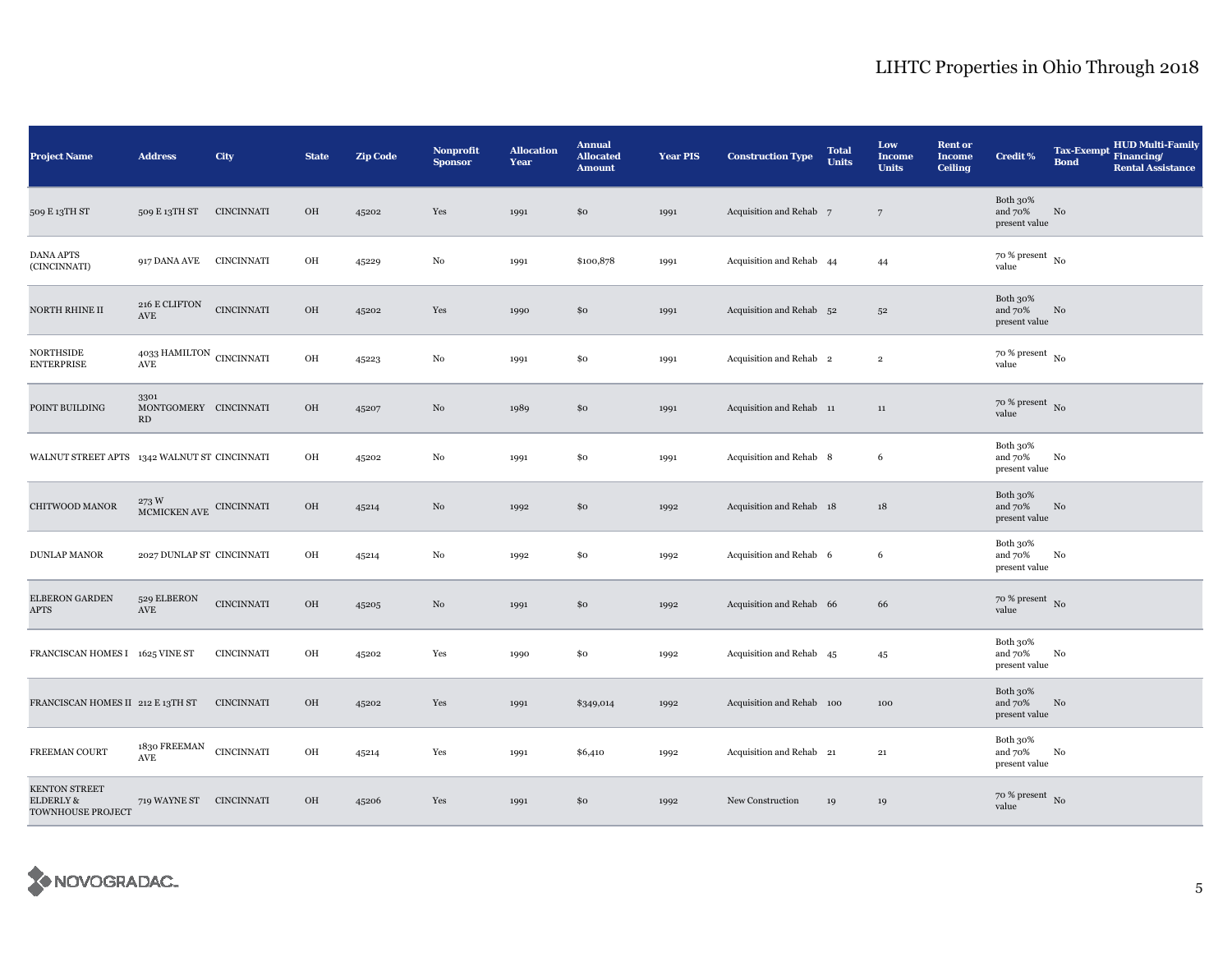| <b>Project Name</b>              | <b>Address</b>                                 | City              | <b>State</b> | <b>Zip Code</b> | <b>Nonprofit</b><br><b>Sponsor</b> | <b>Allocation</b><br>Year | <b>Annual</b><br><b>Allocated</b><br><b>Amount</b> | <b>Year PIS</b> | <b>Construction Type</b>           | <b>Total</b><br><b>Units</b> | Low<br><b>Income</b><br><b>Units</b> | <b>Rent or</b><br><b>Income</b><br><b>Ceiling</b> | <b>Credit %</b>                        | <b>Tax-Exempt</b><br><b>Bond</b> | <b>HUD Multi-Family</b><br>Financing/<br><b>Rental Assistance</b> |
|----------------------------------|------------------------------------------------|-------------------|--------------|-----------------|------------------------------------|---------------------------|----------------------------------------------------|-----------------|------------------------------------|------------------------------|--------------------------------------|---------------------------------------------------|----------------------------------------|----------------------------------|-------------------------------------------------------------------|
| MCPHERSON WOODS                  | 1087 MOUND ST CINCINNATI                       |                   | OH           | 45203           | Yes                                | 1991                      | \$0                                                | 1992            | Acquisition and Rehab <sub>3</sub> |                              | 3                                    |                                                   | $70~\%$ present $~$ No value           |                                  |                                                                   |
| VICTORY APTS                     | 1704 VINE ST                                   | <b>CINCINNATI</b> | OH           | 45202           | $\rm No$                           | 1992                      | \$35,600                                           | 1992            | Acquisition and Rehab 48           |                              | 48                                   |                                                   | $70~\%$ present $~$ No value           |                                  |                                                                   |
| <b>BATHGATE APTS</b>             | $3021$ BATHGATE $\,$ CINCINNATI<br><b>ST</b>   |                   | OH           | 45206           | $_{\rm No}$                        | 1993                      | \$0                                                | 1993            | Acquisition and Rehab 2            |                              | $\mathbf 2$                          |                                                   | $70$ % present $_{\, \rm No}$<br>value |                                  |                                                                   |
| FREEDOM APTS                     | $_{519}$ DANDRIDGE $\,$ CINCINNATI $_{\rm ST}$ |                   | $_{\rm OH}$  | 45202           | No                                 | 1993                      | \$0                                                | 1993            | Acquisition and Rehab 27           |                              | $\bf{27}$                            |                                                   | $70~\%$ present $~$ No value           |                                  |                                                                   |
| MAIN STREET PROJECT 1202 MAIN ST |                                                | <b>CINCINNATI</b> | OH           | 45202           | $_{\rm No}$                        | 1993                      | \$0                                                | 1993            | Acquisition and Rehab 16           |                              | $16\,$                               |                                                   | $70$ % present $_{\, \rm No}$<br>value |                                  |                                                                   |
| <b>OVER THE RHINE</b>            | 19 E 15TH ST                                   | <b>CINCINNATI</b> | OH           | 45202           | Yes                                | 1991                      | \$33,731                                           | 1993            | Acquisition and Rehab 6            |                              | 6                                    |                                                   | Not<br>Indicated                       |                                  |                                                                   |
| <b>WEST POINTE</b>               | $4410 \rm \, GUERLEY$<br>RD                    | <b>CINCINNATI</b> | OH           | 45238           | No                                 | 1991                      | \$294,195                                          | 1993            | New Construction                   | 54                           | 54                                   |                                                   | $70$ % present $_{\, \rm No}$<br>value |                                  |                                                                   |
| <b>BETHANY HOMES</b>             | $3924$ YEARLING $\,$ CINCINNATI<br>CT          |                   | OH           | 45211           | Yes                                | 1993                      | \$103,915                                          | 1994            | Not Indicated                      | $\bf{^{24}}$                 | 24                                   |                                                   | Not<br>Indicated                       | $\rm No$                         |                                                                   |
| <b>GARFIELD COMMONS</b>          | 1905 ELMORE ST CINCINNATI                      |                   | OH           | 45223           | Yes                                | 1992                      | \$411,255                                          | 1994            | Not Indicated                      | 47                           | 47                                   |                                                   | Not<br>Indicated                       | No                               |                                                                   |
| HUNTERS RUN II                   | 1030 HUNTERS<br>RUN DR                         | <b>LEBANON</b>    | OH           | 45036           | No                                 | 1993                      | \$261,700                                          | 1994            | New Construction                   | $5^{\rm 2}$                  | 52                                   |                                                   | Not<br>Indicated                       |                                  |                                                                   |
| <b>INWOOD PLACE</b>              | 2313 INWOOD PL CINCINNATI                      |                   | OH           | 45219           | No                                 | 1994                      | \$0                                                | 1994            | Acquisition and Rehab 4            |                              | 6                                    |                                                   | Not<br>Indicated                       |                                  |                                                                   |
| <b>MEADOW VIEW APTS</b>          | 15 WOODHILL<br>DR                              | SPRINGBORO        | OH           | 45066           | $\rm No$                           | 1993                      | \$591,250                                          | 1994            | New Construction                   | 120                          | 120                                  |                                                   | Not<br>Indicated                       |                                  |                                                                   |
| HUNTERS RUN                      | 1030 HUNTERS<br>RUN DR                         | <b>LEBANON</b>    | OH           | 45036           | No                                 | 1993                      | \$325,577                                          | 1995            | New Construction                   | 62                           | 62                                   |                                                   | $70~\%$ present $~$ No value           |                                  |                                                                   |

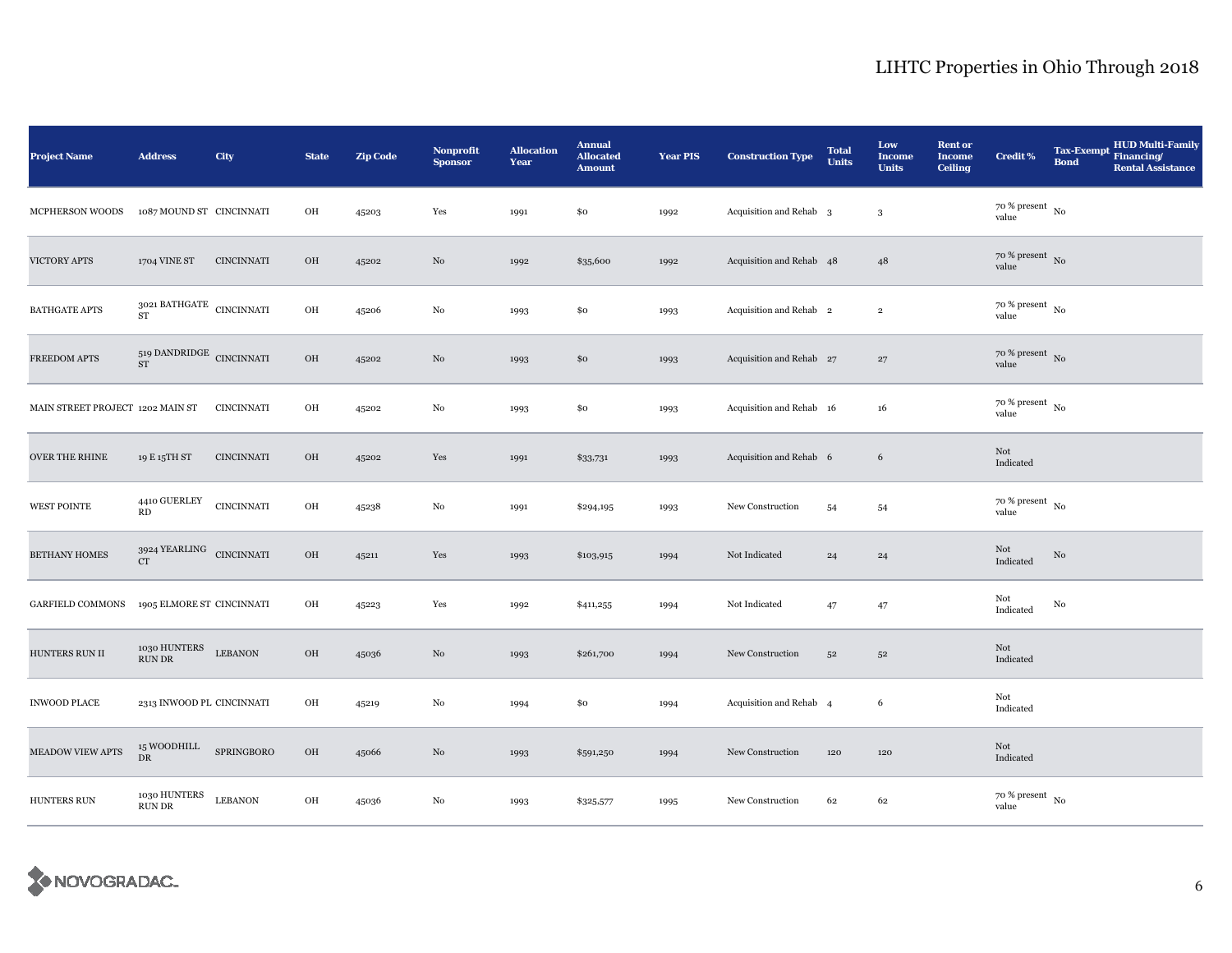| <b>Project Name</b>                                             | <b>Address</b>                              | <b>City</b>       | <b>State</b> | <b>Zip Code</b> | <b>Nonprofit</b><br><b>Sponsor</b> | <b>Allocation</b><br>Year | <b>Annual</b><br><b>Allocated</b><br><b>Amount</b> | <b>Year PIS</b> | <b>Construction Type</b>              | <b>Total</b><br><b>Units</b> | Low<br><b>Income</b><br><b>Units</b> | <b>Rent or</b><br><b>Income</b><br><b>Ceiling</b> | <b>Credit %</b>                        | <b>Tax-Exempt</b><br><b>Bond</b> | <b>HUD Multi-Family</b><br>Financing/<br><b>Rental Assistance</b> |
|-----------------------------------------------------------------|---------------------------------------------|-------------------|--------------|-----------------|------------------------------------|---------------------------|----------------------------------------------------|-----------------|---------------------------------------|------------------------------|--------------------------------------|---------------------------------------------------|----------------------------------------|----------------------------------|-------------------------------------------------------------------|
| PENDLETON EAST II                                               | 514 E 12TH ST                               | <b>CINCINNATI</b> | OH           | 45202           | No                                 | 1995                      | \$218,588                                          | 1995            | Acquisition and Rehab 55              |                              | ${\bf 55}$                           |                                                   | $70~\%$ present $~$ No value           |                                  |                                                                   |
| ROCKDALE MANOR                                                  | 3493 BURNET<br>$\operatorname{AVE}$         | <b>CINCINNATI</b> | OH           | 45229           | No                                 | 1995                      | \$54,812                                           | 1995            | Acquisition and Rehab 29              |                              | 29                                   |                                                   | $70$ % present $\,$ No $\,$<br>value   |                                  |                                                                   |
| <b>GARDEN HILL/</b><br><b>WASHINGTON PARK</b><br><b>HOUSING</b> | 5480<br>GARDENVIEW CINCINNATI<br>LN         |                   | OH           | 45232           | Yes                                | 1996                      | \$536,730                                          | 1996            | Acquisition and Rehab 245             |                              | 237                                  |                                                   | Not<br>Indicated                       |                                  |                                                                   |
| ${\rm ST}$ CLAIR MANOR APTS                                     | $705$ RIDGEWAY CINCINNATI AVE               |                   | OH           | 45229           | No                                 | 1996                      | \$42,556                                           | 1996            | Acquisition and Rehab 31              |                              | 31                                   |                                                   | $70~\%$ present $~$ No value           |                                  |                                                                   |
| TIMBERCREEK APTS                                                | $25$ CLEARCREEK $\,$ SPRINGBORO FRANKLIN RD |                   | $_{\rm OH}$  | 45066           | No                                 | 1994                      | \$246,022                                          | 1996            | New Construction                      | 60                           | 60                                   |                                                   | Both 30%<br>and 70%<br>present value   | No                               |                                                                   |
| 2527 GILBERT AVE                                                | 2527 GILBERT<br>$\operatorname{AVE}$        | <b>CINCINNATI</b> | $\rm OH$     | 45206           | $\rm No$                           | 1995                      | \$0                                                | 1997            | Acquisition and Rehab 10              |                              | $10\,$                               |                                                   | Both 30%<br>and 70%<br>present value   | No                               |                                                                   |
| <b>CARTHAGE SENIOR</b><br><b>HOUSING</b>                        | 7027 VINE ST                                | <b>CINCINNATI</b> | OH           | 45216           | Yes                                | 1995                      | \$166,669                                          | 1997            | New Construction                      | 37                           | $37\,$                               |                                                   | $70~\%$ present $~$ No value           |                                  |                                                                   |
| COLONY SQUARE<br>VILLAGE                                        | 118 DAVE AVE                                | <b>LEBANON</b>    | OH           | 45036           | Yes                                | 1995                      | \$249,582                                          | 1997            | New Construction                      | 42                           | 42                                   |                                                   | $70~\%$ present $~$ No value           |                                  |                                                                   |
| HUNTERS GLEN APTS                                               | 1235<br>CHESTERDALE CINCINNATI<br>DR        |                   | OH           | 45246           | No                                 | 1999                      | \$468,520                                          | 1997            | Acquisition and Rehab 379             |                              | 379                                  |                                                   | $30~\%$ present $\,$ Yes value         |                                  |                                                                   |
| <b>LINCOLN TERRACE</b><br><b>APTS</b>                           | 1 LINCOLN TER CINCINNATI                    |                   | OH           | 45206           | Yes                                | 1995                      | \$208,327                                          | 1997            | Acquisition and Rehab 89              |                              | 89                                   |                                                   | $70\,\%$ present $\,$ No $\,$<br>value |                                  |                                                                   |
| <b>SHARP VILLAGE</b>                                            | 114 E CLIFTON<br>$\operatorname{AVE}$       | <b>CINCINNATI</b> | $_{\rm OH}$  | 45202           | Yes                                | 1998                      | \$332,851                                          | 1997            | Both New Construction 36<br>and $A/R$ |                              | $36\,$                               | 60% AMGI                                          | $70\%$ present No<br>value             |                                  |                                                                   |
| EMERALD EDGE APTS 53 BOULDER DR FRANKLIN                        |                                             |                   | OH           | 45005           | No                                 | 1999                      | \$0                                                | 1998            | New Construction                      | 170                          | 170                                  |                                                   | $30\,\%$ present $\,$ Yes value        |                                  |                                                                   |
| FOREST RIDGE APTS                                               | $4818$ HAWAIIAN $\,$ CINCINNATI TER         |                   | OH           | 45223           | No                                 | 1999                      | \$485,196                                          | 1998            | Acquisition and Rehab 324             |                              | 321                                  |                                                   | Not<br>Indicated                       |                                  |                                                                   |

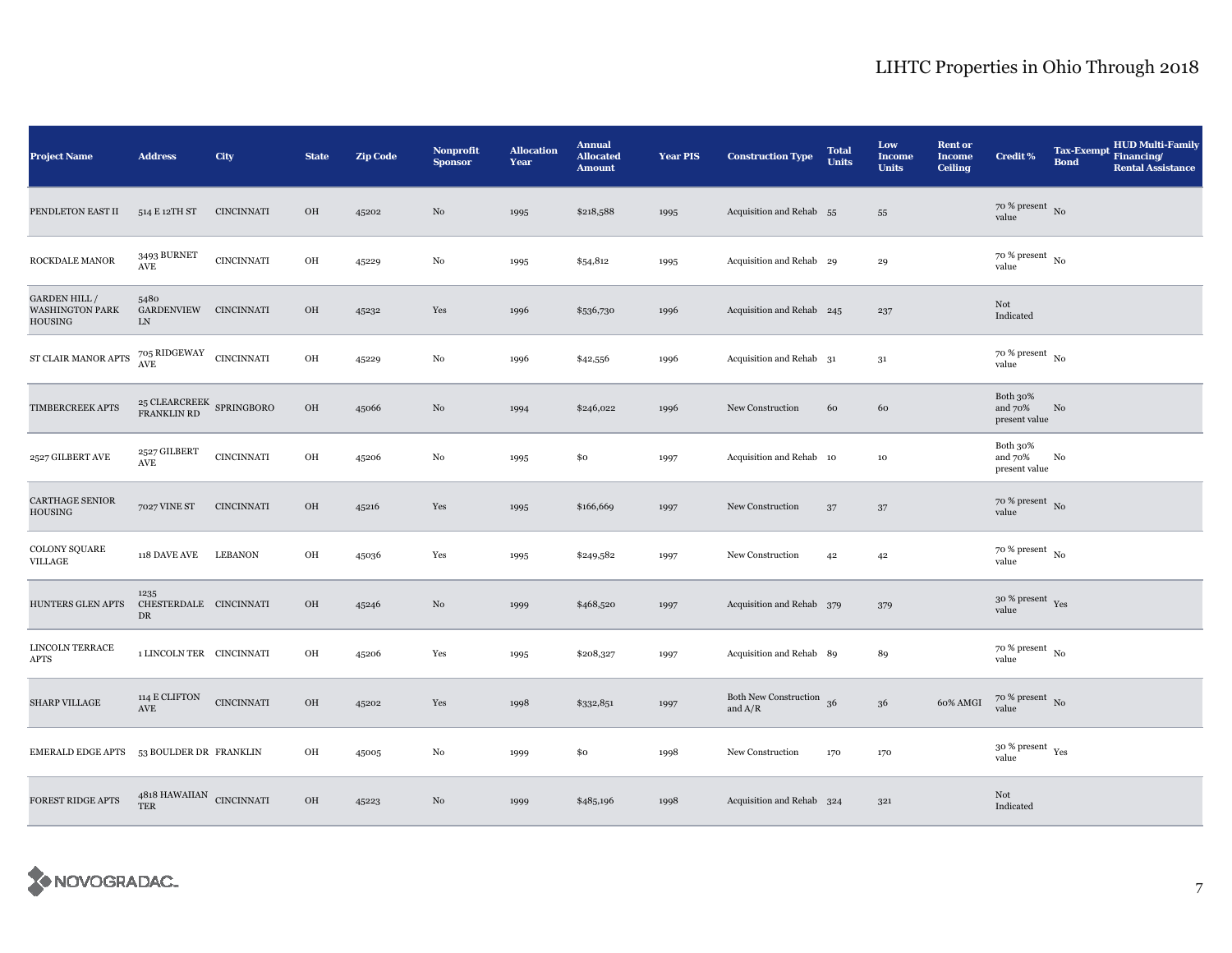| <b>Project Name</b>                                             | <b>Address</b>                                           | <b>City</b>       | <b>State</b> | <b>Zip Code</b> | Nonprofit<br><b>Sponsor</b> | <b>Allocation</b><br>Year | <b>Annual</b><br><b>Allocated</b><br><b>Amount</b> | <b>Year PIS</b>      | <b>Construction Type</b>              | <b>Total</b><br><b>Units</b> | Low<br><b>Income</b><br><b>Units</b> | <b>Rent or</b><br><b>Income</b><br><b>Ceiling</b> | <b>Credit %</b>                        | <b>Tax-Exempt</b><br><b>Bond</b> | <b>HUD Multi-Family</b><br>Financing/<br><b>Rental Assistance</b> |
|-----------------------------------------------------------------|----------------------------------------------------------|-------------------|--------------|-----------------|-----------------------------|---------------------------|----------------------------------------------------|----------------------|---------------------------------------|------------------------------|--------------------------------------|---------------------------------------------------|----------------------------------------|----------------------------------|-------------------------------------------------------------------|
| PLEASANT RUN APTS                                               | 1539 PLEASANT CINCINNATI<br><b>RUN DR</b>                |                   | OH           | 45240           | No                          | 1996                      | \$201,299                                          | 1998                 | Acquisition and Rehab 130             |                              | 130                                  |                                                   | Not<br>Indicated                       |                                  |                                                                   |
| RAVENWOOD APTS                                                  | 2220<br>WESTWOOD<br><b>NORTHERN</b><br><b>BLVD</b>       | <b>CINCINNATI</b> | $\rm OH$     | 45225           | $\rm No$                    | 2000                      | \$167,601                                          | 1998                 | Acquisition and Rehab 192             |                              | 192                                  |                                                   | $30\,\%$ present $\,$ Yes value        |                                  |                                                                   |
| <b>REM</b>                                                      | 2265 VINE ST                                             | <b>CINCINNATI</b> | OH           | 45219           | No                          | 1999                      | \$181,960                                          | 1998                 | Acquisition and Rehab 30              |                              | 10                                   | 60% AMGI                                          | Both 30%<br>and 70%<br>present value   | No                               |                                                                   |
| TENDER MERCIES 12TH $_{\,27\,\mathrm{W}}$ 12TH ST<br>ST HOUSING |                                                          | <b>CINCINNATI</b> | $_{\rm OH}$  | 45202           | Yes                         | 1999                      | \$84,573                                           | 1998                 | Acquisition and Rehab 39              |                              | 39                                   | 50% AMGI                                          | $70~\%$ present $~$ No value           |                                  |                                                                   |
| <b>CUTTER APTS</b>                                              | 1316 BROADWAY CINCINNATI<br>$\overline{\text{ST}}$       |                   | $\rm OH$     | 45202           | Yes                         | 2000                      | \$159,573                                          | 1999                 | Acquisition and Rehab 40              |                              | 40                                   | 50% AMGI                                          | $30$ % present $_{\, \rm No}$<br>value |                                  |                                                                   |
| FREEMAN AVENUE<br><b>HOUSING</b>                                | 1900 $\mbox{FREEMAN}$ CINCINNATI<br>$\operatorname{AVE}$ |                   | $_{\rm OH}$  | 45214           | Yes                         | 2001                      | \$228,034                                          | 1999                 | Acquisition and Rehab 28              |                              | 28                                   | 60% AMGI                                          | Both 30%<br>and 70%<br>present value   | No                               |                                                                   |
| <b>HUNTINGTON</b><br><b>MEADOWS APTS</b>                        | 1931 LANGDON<br><b>FARM RD</b>                           | <b>CINCINNATI</b> | OH           | 45237           |                             | 1997                      | \$1,112,416                                        | 1999                 | Not Indicated                         | 1165                         | 1165                                 |                                                   | 30 % present<br>value                  |                                  |                                                                   |
| <b>KERPER APTS</b>                                              | 3066<br><b>MELBOURNE</b><br>TER                          | <b>CINCINNATI</b> | OH           | 45206           | Yes                         | 1999                      | \$201,268                                          | 1999                 | Acquisition and Rehab 42              |                              | 42                                   | 60% AMGI                                          | 70 % present No<br>value               |                                  |                                                                   |
| SHARP VILLAGE<br><b>ANNEX</b>                                   | 26 E 13TH ST                                             | <b>CINCINNATI</b> | OH           | 45202           | Yes                         | 2001                      | \$326,567                                          | 1999                 | Both New Construction 40<br>and $A/R$ |                              | 40                                   | 60% AMGI                                          | $70~\%$ present $~$ No value           |                                  |                                                                   |
| <b>AVON VIEW APTS</b>                                           | 3601 READING<br>RD                                       | <b>CINCINNATI</b> | $_{\rm OH}$  | 45229           | Yes                         | 2001                      | \$340,236                                          | 2000                 | New Construction                      | 50                           | 50                                   | 60% AMGI                                          | $70$ % present $_{\rm No}$             |                                  |                                                                   |
| <b>BRACKETT VILLAGE</b>                                         | 1350 WALNUT ST CINCINNATI                                |                   | OH           | 45202           |                             | Insufficient<br>Data      | \$0                                                | Insufficient<br>Data | Not Indicated                         | 79                           | $\mathbf{o}$                         |                                                   | Not<br>Indicated                       |                                  |                                                                   |
| COMMONS AT ALASKA 1 $^{3584}_{\rm{AVE}}$ ALASKA                 |                                                          | <b>CINCINNATI</b> | OH           | 45229           |                             | 2013                      | \$0                                                | Insufficient<br>Data | Not Indicated                         | 99                           | $\,$ O                               |                                                   | Not<br>Indicated                       |                                  |                                                                   |
| HADDON HALL APTS                                                | 3418 READING<br>RD                                       | <b>CINCINNATI</b> | OH           | 45229           |                             | Insufficient<br>Data      | \$0                                                | Insufficient<br>Data | Not Indicated                         | $11\,$                       | $\mathbf 0$                          |                                                   | Not<br>Indicated                       |                                  |                                                                   |

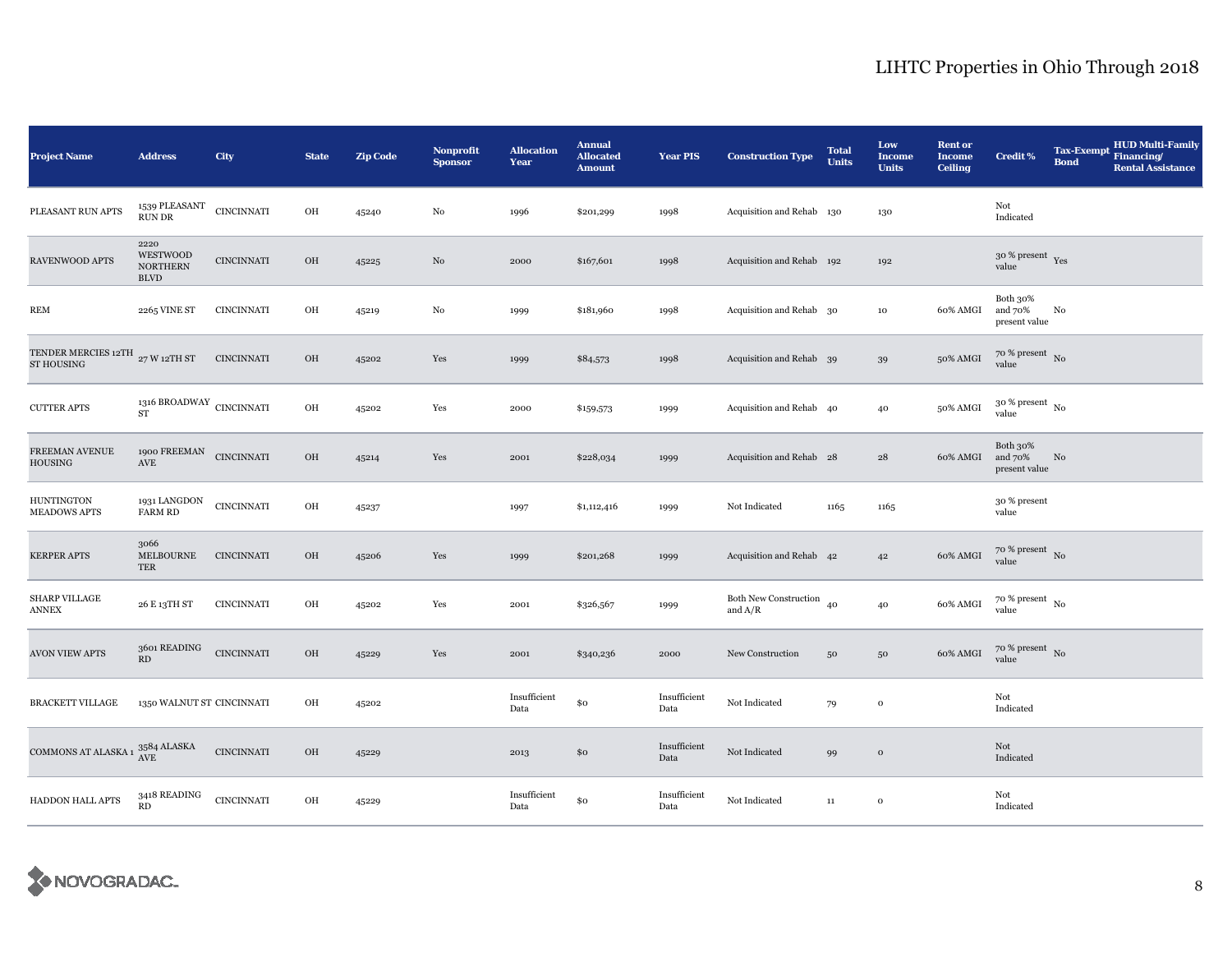| <b>Project Name</b>                           | <b>Address</b>                                                            | City               | <b>State</b> | <b>Zip Code</b> | Nonprofit<br><b>Sponsor</b> | <b>Allocation</b><br>Year | <b>Annual</b><br><b>Allocated</b><br><b>Amount</b> | <b>Year PIS</b>      | <b>Construction Type</b>  | <b>Total</b><br><b>Units</b> | Low<br><b>Income</b><br><b>Units</b> | <b>Rent or</b><br><b>Income</b><br><b>Ceiling</b> | <b>Credit %</b>                      | <b>Tax-Exempt</b><br><b>Bond</b> | <b>HUD Multi-Family</b><br>Financing/<br><b>Rental Assistance</b> |
|-----------------------------------------------|---------------------------------------------------------------------------|--------------------|--------------|-----------------|-----------------------------|---------------------------|----------------------------------------------------|----------------------|---------------------------|------------------------------|--------------------------------------|---------------------------------------------------|--------------------------------------|----------------------------------|-------------------------------------------------------------------|
| OAK PARK APTS                                 | 1421 WABASH<br>$\operatorname{AVE}$                                       | LINCOLN HEIGHTS OH |              | 45215           |                             | 2012                      | \$0                                                | Insufficient<br>Data | Not Indicated             | 71                           | $\,$ O                               |                                                   | Not<br>Indicated                     |                                  |                                                                   |
| WOODBURN POINTE                               | 3330<br><b>WOODBURN</b><br>$\operatorname{AVE}$                           | CINCINNATI         | OH           | 45207           |                             | Insufficient<br>Data      | \$0                                                | Insufficient<br>Data | Not Indicated             | $^{\rm 23}$                  | $\mathbf{o}$                         |                                                   | Not<br>Indicated                     |                                  |                                                                   |
| <b>NORTHERN APTS</b>                          | 331 NORTHERN<br>AVE                                                       | CINCINNATI         | $_{\rm OH}$  | 45229           | $\rm No$                    | 1987                      | \$0                                                | 1987                 | Acquisition and Rehab 24  |                              | 24                                   |                                                   | Both 30%<br>and 70%<br>present value |                                  |                                                                   |
| ST FRANCIS APTS                               | 1860 QUEEN<br><b>CITY AVE</b>                                             | <b>CINCINNATI</b>  | OH           | 45214           | No                          | 1987                      | \$0                                                | 1987                 | Acquisition and Rehab 161 |                              | 161                                  |                                                   | 30 % present<br>value                |                                  |                                                                   |
| <b>ALBION APTS</b>                            | 227 ALBION PL CINCINNATI                                                  |                    | OH           | 45219           | No                          | 1988                      | \$0                                                | 1988                 | Acquisition and Rehab 8   |                              | $\,8\,$                              |                                                   | 30 % present<br>value                |                                  |                                                                   |
| <b>ASTHORE APTS</b>                           | $755$ E $\,$ MCMILLAN ST                                                  | $\sf CINCINNATI$   | OH           | 45206           | No                          | 1988                      | \$0                                                | 1988                 | Acquisition and Rehab 6   |                              | 6                                    |                                                   | 70 % present<br>value                |                                  |                                                                   |
| <b>BIGELOW APTS</b>                           | 1928 BIGELOW<br>${\rm ST}$                                                | <b>CINCINNATI</b>  | $_{\rm OH}$  | 45219           | $\rm No$                    | 1988                      | \$0                                                | 1988                 | Acquisition and Rehab 12  |                              | $12\,$                               |                                                   | Both 30%<br>and 70%<br>present value |                                  |                                                                   |
| <b>HAIGHT</b>                                 | 4329 HAIGHT<br>$\operatorname{AVE}$                                       | <b>CINCINNATI</b>  | OH           | 45223           | $\rm No$                    | 1988                      | \$0                                                | 1988                 | Acquisition and Rehab 2   |                              | $\,2\,$                              |                                                   | Both 30%<br>and 70%<br>present value |                                  |                                                                   |
| MAHOGANY HILLS<br>APTS                        | 3201 GOBEL AVE CINCINNATI                                                 |                    | OH           | 45211           | No                          | 1988                      | \$0                                                | 1988                 | Acquisition and Rehab 55  |                              | $53\,$                               |                                                   | 70 % present<br>value                |                                  |                                                                   |
| MCMICKEN MANOR                                | $\begin{array}{ll}\textbf{MCMICKEN AVE} & \textbf{CINCINNATT}\end{array}$ |                    | OH           | 45214           | No                          | 1988                      | \$0                                                | 1988                 | Acquisition and Rehab 27  |                              | 27                                   |                                                   | 70 % present<br>value                |                                  |                                                                   |
| MID-TOWNE APTS                                | 609 WALNUT ST CINCINNATI                                                  |                    | OH           | 45202           | No                          | 1988                      | \$0                                                | 1988                 | Acquisition and Rehab 230 |                              | 230                                  |                                                   | 30 % present<br>value                |                                  |                                                                   |
| VILLAS OF THE VALLEY 2170 GILBERT<br>PHASE II | $\operatorname{AVE}$                                                      | <b>CINCINNATI</b>  | OH           | 45206           |                             | 2012                      | \$0                                                | 2011                 | New Construction          | 35                           | $35\,$                               | 60% AMGI                                          | 70 % present<br>value                |                                  |                                                                   |
| NORTH RHINE<br>HEIGHTS                        | 128 E<br>MCMICKEN AVE CINCINNATI                                          |                    | OH           | 45202           |                             | 2010                      | \$0                                                | 2012                 | Acquisition and Rehab 65  |                              | 65                                   | 60% AMGI                                          | Both 30%<br>and 70%<br>present value |                                  |                                                                   |

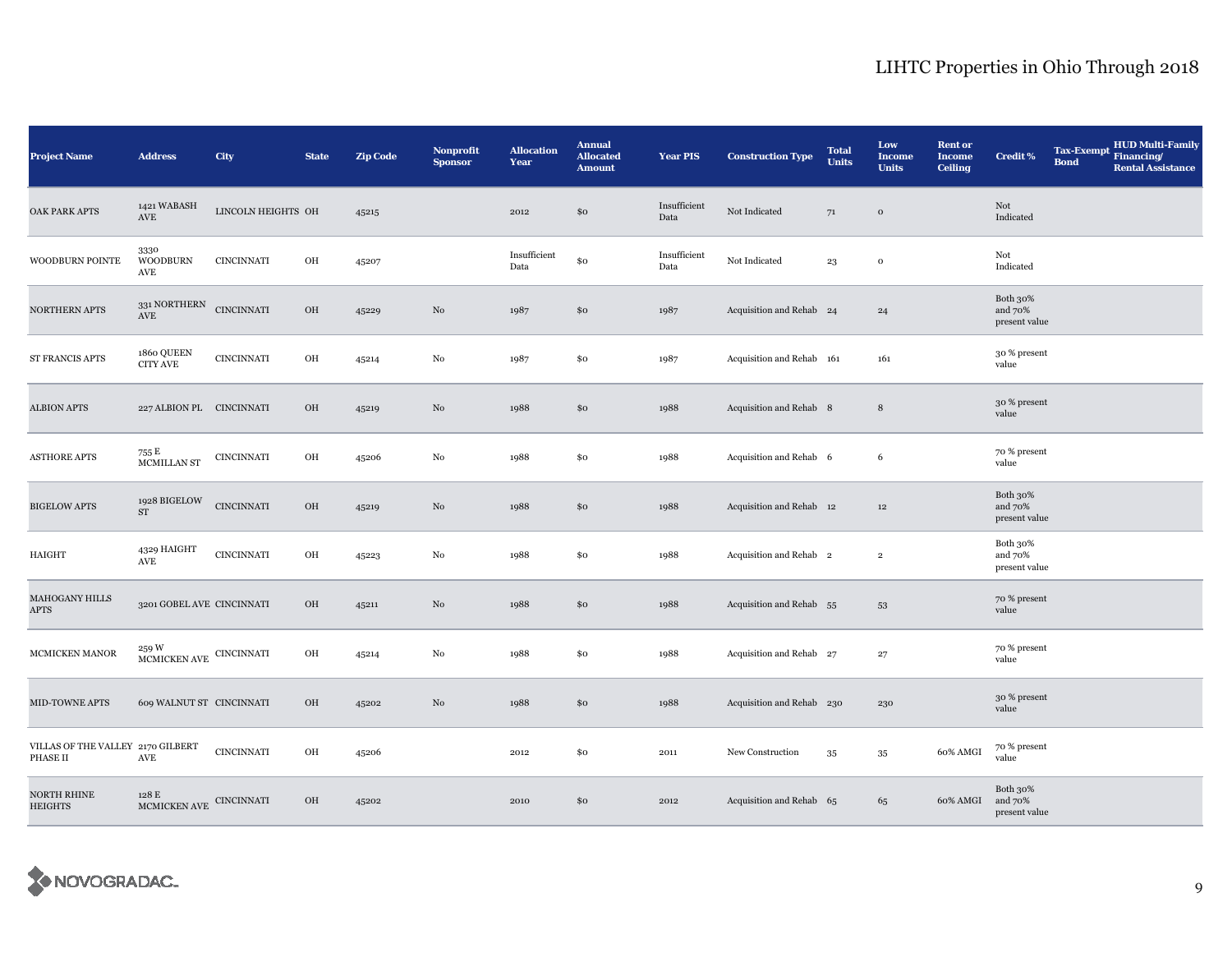| <b>Project Name</b>                                 | <b>Address</b>                                    | City              | <b>State</b> | <b>Zip Code</b> | <b>Nonprofit</b><br><b>Sponsor</b> | <b>Allocation</b><br>Year | <b>Annual</b><br><b>Allocated</b><br><b>Amount</b> | <b>Year PIS</b> | <b>Construction Type</b>                | <b>Total</b><br><b>Units</b> | Low<br><b>Income</b><br><b>Units</b> | <b>Rent or</b><br><b>Income</b><br><b>Ceiling</b> | <b>Credit %</b>                      | <b>Tax-Exempt</b><br><b>Bond</b> | <b>HUD Multi-Family</b><br>Financing/<br><b>Rental Assistance</b> |
|-----------------------------------------------------|---------------------------------------------------|-------------------|--------------|-----------------|------------------------------------|---------------------------|----------------------------------------------------|-----------------|-----------------------------------------|------------------------------|--------------------------------------|---------------------------------------------------|--------------------------------------|----------------------------------|-------------------------------------------------------------------|
| <b>ABIGAIL APTS</b>                                 | 1832 FREEMAN<br>AVE                               | <b>CINCINNATI</b> | OH           | 45214           | $_{\rm No}$                        | 2011                      | \$0                                                | 2013            | Acquisition and Rehab 70                |                              | 71                                   |                                                   | Both 30%<br>and 70%<br>present value |                                  |                                                                   |
| <b>ALSTON PARK</b>                                  | $313\, \rm{GLENWOOD}$ CINCINNATI AVE              |                   | OH           | 45217           |                                    | 2011                      | \$0                                                | 2013            | Acquisition and Rehab 39                |                              | $\,$ O                               |                                                   | Not<br>Indicated                     | Yes                              |                                                                   |
| GRAND DEVELOPMENT<br><b>INITIATIVE</b>              | 960 GRAND AVE CINCINNATI                          |                   | OH           | 45205           | Yes                                | 2011                      | \$0                                                | 2013            | Acquisition and Rehab 39                |                              | 39                                   | 60% AMGI                                          | 30 % present<br>value                |                                  |                                                                   |
| <b>LOSANTIVILLE APTS</b>                            | 1825 BAYMILLER CINCINNATI<br><b>ST</b>            |                   | OH           | 45214           |                                    | 2012                      | \$1,370,445                                        | 2014            | Both New Construction 87<br>and $A/R$   |                              | $\mathbf{o}$                         |                                                   | Both 30%<br>and 70%<br>present value | $\rm No$                         | Yes                                                               |
| MERCER COMMONS<br>PHASE II                          | 1345 WALNUT ST CINCINNATI                         |                   | OH           | 45202           |                                    | 2011                      | \$500,163                                          | 2014            | Both New Construction $65$<br>and $A/R$ |                              | $\mathbf{o}$                         |                                                   | Both 30%<br>and 70%<br>present value | No                               | Yes                                                               |
| LOSANTIVILLE 202<br>APTS                            | 1500 ELM ST                                       | <b>CINCINNATI</b> | OH           | 45202           |                                    | 2012                      | \$350,000                                          | 2014            | Acquisition and Rehab 15                |                              | $\mathbf{o}$                         |                                                   | Both 30%<br>and 70%<br>present value | No                               | Yes                                                               |
| ANNA LOUISE INN                                     | 2401 READING<br><b>ROAD</b>                       | <b>CINCINNATI</b> | OH           | 45202           |                                    | 2013                      | \$920,000                                          | 2015            | New Construction                        | 85                           | 85                                   |                                                   | Both 30%<br>and 70%<br>present value | No                               | Yes                                                               |
| <b>CATHERINE BOOTH</b><br><b>RESIDENCE</b>          | 6381 CENTER<br><b>HILL AVENUE</b>                 | <b>CINCINNATI</b> | OH           | 45224-1709      |                                    | 2012                      | \$698,931                                          | 2015            | New Construction                        | 96                           | 95                                   |                                                   | Both 30%<br>and 70%<br>present value | No                               | $_{\rm No}$                                                       |
| <b>WALNUT COURT</b><br><b>SENIOR APARTMENTS</b>     | 1020 CHAPEL<br><b>STREET</b>                      | $\sf CINCINNATI$  | OH           | 45206-1200      |                                    | 2013                      | \$250,138                                          | 2015            | Acquisition and Rehab 30                |                              | $30\,$                               |                                                   | Both 30%<br>and 70%<br>present value | No                               | No                                                                |
| <b>AVONDALE</b><br><b>REVITALIZATION</b><br>PHASE I | 3719 3522<br>READING ROAD                         | <b>CINCINNATI</b> | OH           | 45229-2147      |                                    | 2013                      | \$1,000,000                                        | 2016            | Acquisition and Rehab 81                |                              | 81                                   |                                                   | Both 30%<br>and 70%<br>present value | $\rm No$                         | No                                                                |
| <b>CHAPEL STREET</b><br><b>APARTMENTS</b>           | 1118 CHAPEL<br><b>STREET</b>                      | <b>CINCINNATI</b> | OH           | 45206           | No                                 | 2015                      | \$354,539                                          | 2016            | Acquisition and Rehab 24                |                              | 24                                   | 60% AMGI                                          | Both 30%<br>and 70%<br>present value | No                               | Yes                                                               |
| <b>PURCELL</b>                                      | 1022 PURCELL<br>$\operatorname{AVE}$              | <b>CINCINNATI</b> | $_{\rm OH}$  | 45205           | No                                 | 1988                      | \$0                                                | 1988            | Acquisition and Rehab 4                 |                              | $\overline{4}$                       |                                                   | 70 % present<br>value                |                                  |                                                                   |
| SEYMOUR STATION<br>APTS                             | $_{\rm 300}$ W SEYMOUR $_{\rm CINCINNATT}$<br>AVE |                   | OH           | 45216           | No                                 | 1988                      | \$0                                                | 1988            | Acquisition and Rehab 12                |                              | 8                                    |                                                   | 30 % present<br>value                |                                  |                                                                   |

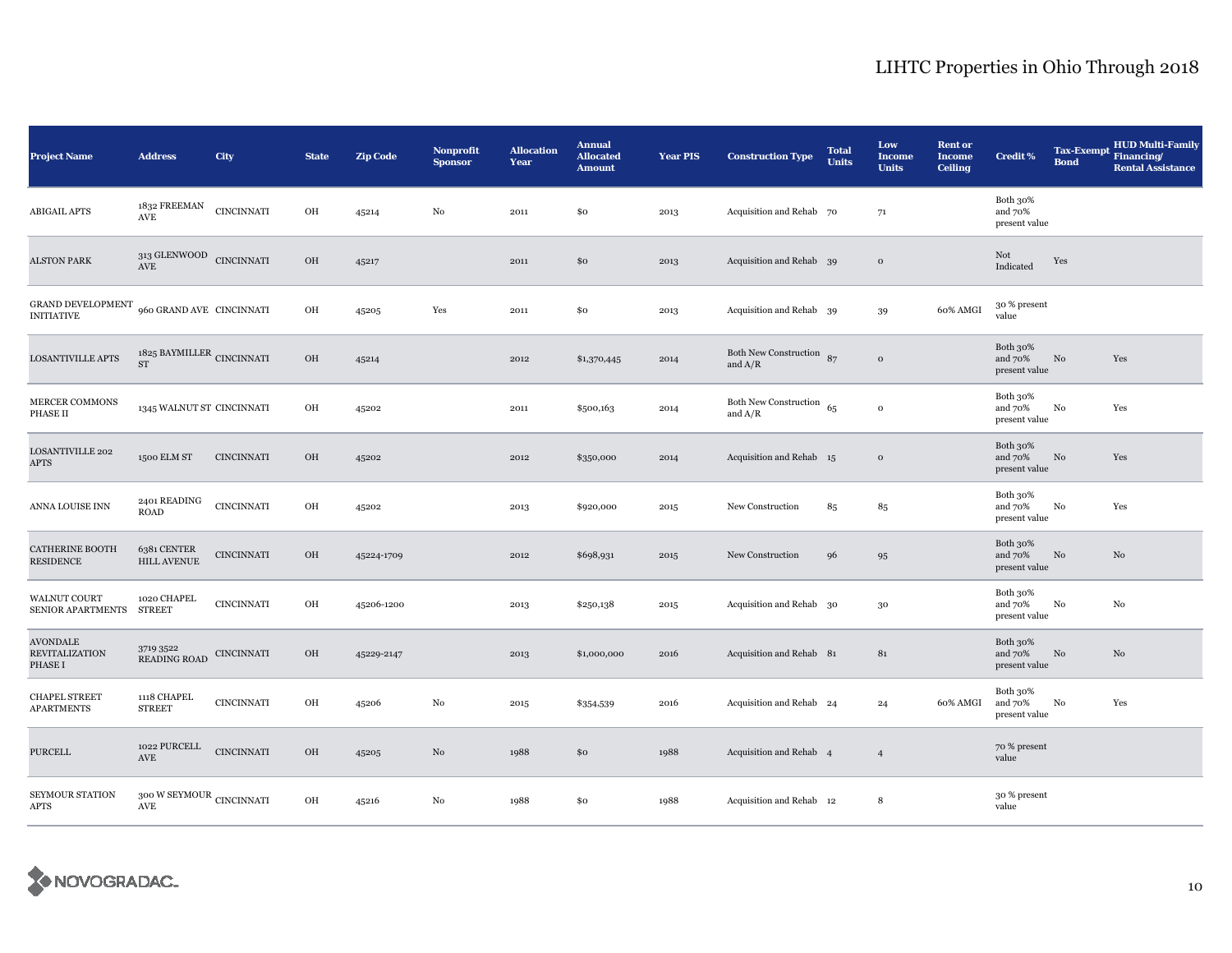| <b>Project Name</b>                 | <b>Address</b>                                                  | City              | <b>State</b> | <b>Zip Code</b> | Nonprofit<br><b>Sponsor</b> | <b>Allocation</b><br>Year | <b>Annual</b><br><b>Allocated</b><br><b>Amount</b> | <b>Year PIS</b> | <b>Construction Type</b>           | <b>Total</b><br><b>Units</b> | Low<br><b>Income</b><br><b>Units</b> | <b>Rent or</b><br><b>Income</b><br><b>Ceiling</b> | <b>Credit %</b>                      | <b>Tax-Exempt</b><br><b>Bond</b> | <b>HUD Multi-Family</b><br>Financing/<br><b>Rental Assistance</b> |
|-------------------------------------|-----------------------------------------------------------------|-------------------|--------------|-----------------|-----------------------------|---------------------------|----------------------------------------------------|-----------------|------------------------------------|------------------------------|--------------------------------------|---------------------------------------------------|--------------------------------------|----------------------------------|-------------------------------------------------------------------|
| TOWNSHIP                            | 117 TOWNSHIP<br>$\operatorname{AVE}$                            | <b>CINCINNATI</b> | OH           | 45216           | No                          | 1988                      | \$0                                                | 1988            | Acquisition and Rehab 1            |                              | $\mathbf{1}$                         |                                                   | 70 % present<br>value                |                                  |                                                                   |
| WHITEWOOD APTS                      | 2486 WHITE ST CINCINNATI                                        |                   | OH           | 45214           | $\rm No$                    | 1988                      | \$0                                                | 1988            | Acquisition and Rehab 34           |                              | 34                                   |                                                   | Both 30%<br>and 70%<br>present value |                                  |                                                                   |
| CENTRAL PARKWAY<br><b>TOWERS</b>    | 1105 ELM ST                                                     | <b>CINCINNATI</b> | OH           | 45202           | No                          | 1989                      | \$0                                                | 1989            | Acquisition and Rehab 225          |                              | 225                                  |                                                   | $70$ % present $\,$ No $\,$<br>value |                                  |                                                                   |
| FINDLAY MARKETS<br>PHASES I & II    | 33 GREEN ST                                                     | <b>CINCINNATI</b> | OH           | 45202           | Yes                         | 1989                      | \$0                                                | 1989            | Acquisition and Rehab 49           |                              | 49                                   |                                                   | Both 30%<br>and 70%<br>present value | No                               |                                                                   |
| <b>HARDING HOUSE</b>                | 425 E FOURTH<br><b>ST</b>                                       | <b>FRANKLIN</b>   | OH           | 45005           | $\rm No$                    | 1989                      | \$0                                                | 1989            | Acquisition and Rehab 60           |                              | 60                                   |                                                   | Not<br>Indicated                     |                                  |                                                                   |
| NEAVE STREET<br>PROJECT             | 644 NEAVE ST                                                    | CINCINNATI        | OH           | 45204           | Yes                         | 1989                      | \$0                                                | 1989            | Acquisition and Rehab 24           |                              | 24                                   |                                                   | Both 30%<br>and 70%<br>present value | No                               |                                                                   |
| NORTHSIDE PARTNERS                  | $1410$ APJONES $\,$ ST $\,$                                     | <b>CINCINNATI</b> | OH           | 45223           | Yes                         | 1989                      | \$0                                                | 1989            | Acquisition and Rehab 4            |                              | $\overline{4}$                       |                                                   | $70~\%$ present $~$ No value         |                                  |                                                                   |
| STANTON MANOR                       | $2612$ STANTON $\,$<br>$\operatorname{AVE}$                     | <b>CINCINNATI</b> | OH           | 45206           | No                          | 1989                      | \$0                                                | 1989            | Acquisition and Rehab <sub>3</sub> |                              | $\mathbf{3}$                         |                                                   | $70$ % present $\,$ No $\,$<br>value |                                  |                                                                   |
| <b>WINTON HOUSE</b>                 | $1150\text{ WAYCROS}\quad$ CINCINNATI<br>$\mathbf{R}\mathbf{D}$ |                   | OH           | 45240           | $\rm No$                    | 1989                      | \$0                                                | 1989            | Acquisition and Rehab 120          |                              | 109                                  |                                                   | $30~\%$ present $~$ No value         |                                  |                                                                   |
| <b>CONBOY RENTAL</b>                | 2226 VINE ST                                                    | <b>CINCINNATI</b> | OH           | 45219           | $_{\rm No}$                 | 1989                      | \$0                                                | 1990            | Acquisition and Rehab 13           |                              | 13                                   |                                                   | Both 30%<br>and 70%<br>present value | No                               |                                                                   |
| FORD RENTALS                        | 1701 PLEASANT CINCINNATI<br><b>ST</b>                           |                   | OH           | 45202           | No                          | 1989                      | \$0                                                | 1990            | Acquisition and Rehab 4            |                              | $\overline{4}$                       |                                                   | Both 30%<br>and 70%<br>present value | No                               |                                                                   |
| <b>KNOWLTON</b><br>NORTHSIDE SENIOR | 1435<br>KNOWLTON<br><b>STREET</b>                               | <b>CINCINNATI</b> | OH           | 45223-2136      |                             | 2014                      | \$953,017                                          | 2016            | New Construction                   | 56                           | 56                                   |                                                   | Both 30%<br>and 70%<br>present value | No                               | Yes                                                               |
| <b>PARKWAY</b><br><b>APARTMENTS</b> | 2880 CENTRAL<br>PARKWAY                                         | <b>CINCINNATI</b> | OH           | 45225-2302      |                             | 2014                      | \$358,900                                          | 2016            | Acquisition and Rehab 34           |                              | 34                                   |                                                   | Both 30%<br>and 70%<br>present value | No                               | Yes                                                               |